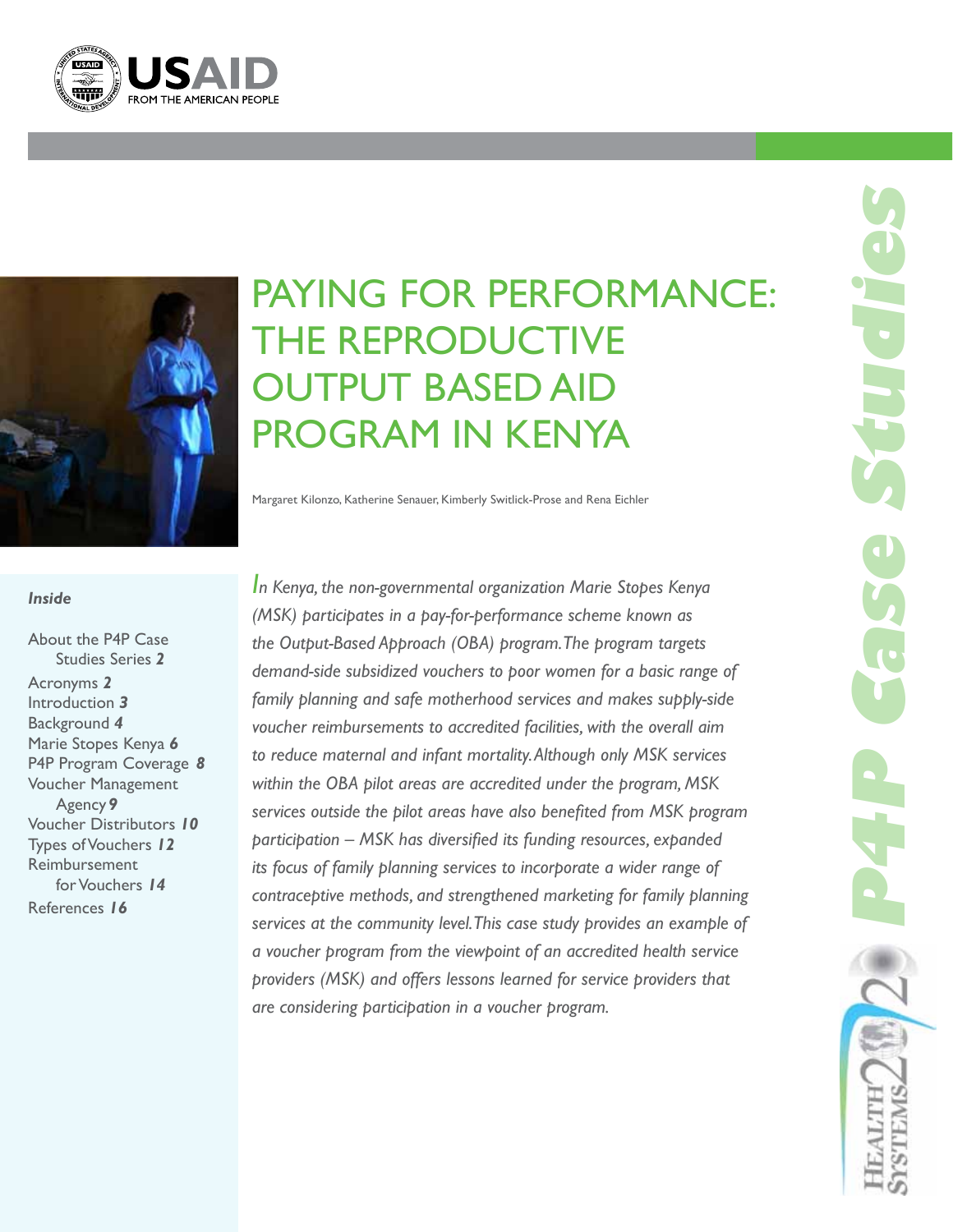### About the P4P Case Studies Series

Pay-for-performance (P4P) is a strategy that links payment to results. Health sector stakeholders, from international donors to government and health system policymakers, program managers, and health care providers increasingly see P4P as an important complement to investing in inputs such as buildings, drugs, and training when working to strengthen health systems and achieve the Millennium Development Goals (MDGs) and other targets that represent better health status for people. By providing financial incentives that encourage work toward agreed-upon results, P4P helps solve challenges such as increasing the quality of, as well as access to and use of health services.

Many developing countries are piloting or scaling up P4P programs to meet MDGs and other health indicators. Each country's experience with P4P is different, but by sharing approaches and lessons learned, all stakeholders will better understand the processes and challenges involved in P4P program design, implementation, evaluation, and scale-up.

This Health System 20/20 case study series, which profiles maternal and child health-oriented P4P programs in countries in Africa, Asia, and the Americas, is intended to help those countries and donors already engaged in P4P to fine-tune their programs and those that are contemplating P4P to adopt such a program as part of their efforts to strengthen their health system and improve health outcomes.

Annexed to each case study are tools that the country used in its P4P program. The annexes appear in the electronic versions (CD-ROM and Health Systems 20/20 web site) of the case study.

Rena Eichler, Ph.D Technical Advisor, Pay for Performance Health Systems 20/20 Project

### **ACRONYMS**

| FP               | <b>Family Planning</b>                                     |
|------------------|------------------------------------------------------------|
| GoK              | Government of Kenya                                        |
| <b>IUCD</b>      | Intrauterine Contraceptive Device                          |
| <b>KDHS</b>      | Kenya Demographic and Health<br>Survey                     |
| <b>KfW</b>       | Kreditanstalt fur Wiederaufbau/<br>German Development Bank |
| Ksh              | Kenyan Shilling                                            |
| <b>MSK</b>       | Marie Stopes Kenya                                         |
| NGO              | Nongovernmental organization                               |
| <b>OBA</b>       | Output-Based Approach                                      |
| P <sub>4</sub> P | Pay for Performance                                        |
| SM               | Safe Motherhood                                            |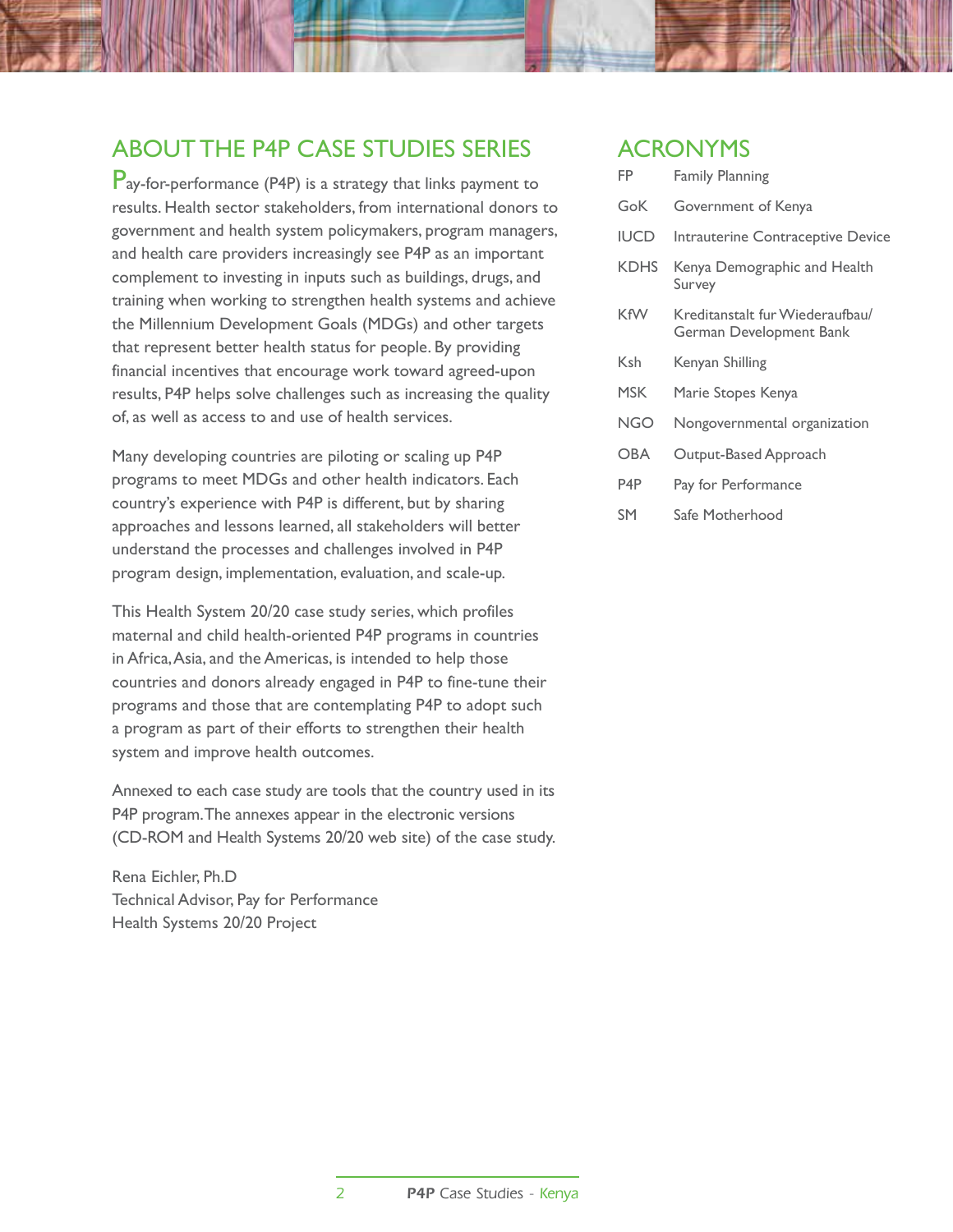# **INTRODUCTION**

**By offering subsidized vouchers for maternal and family planning services, the OBA program increases access to quality maternal and family planning services for underserved women in Kenya.**

What follows is a brief case study of the role of the nongovernmental organization (NGO) Marie Stopes Kenya (MSK) as a voucher service provider in the Kenyan pay-for-performance (P4P) scheme known as the Output-Based Approach (OBA) program. The aim of the P4P program, which operates on both the demand and supply sides, is to reduce maternal and infant mortality rates by increasing use of and access to quality reproductive health care services for poor women in traditionally underserved communities. On the demand side, subsidized vouchers



are targeted to poor women to increase their access to high-quality core maternal health and family planning (FP) services. On the supply side, MSK facilities accept the vouchers, which they then submit for reimbursement at standardized rates for providing the covered services.

The OBA program has increased institutional deliveries and utilization of key maternal health and FP services. In addition, MSK has benefited from participation as a voucher service provider by increasing its funding base, expanding its focus of FP services to incorporate a wider range of contraceptive methods, and strengthening its marketing for FP services at the community level.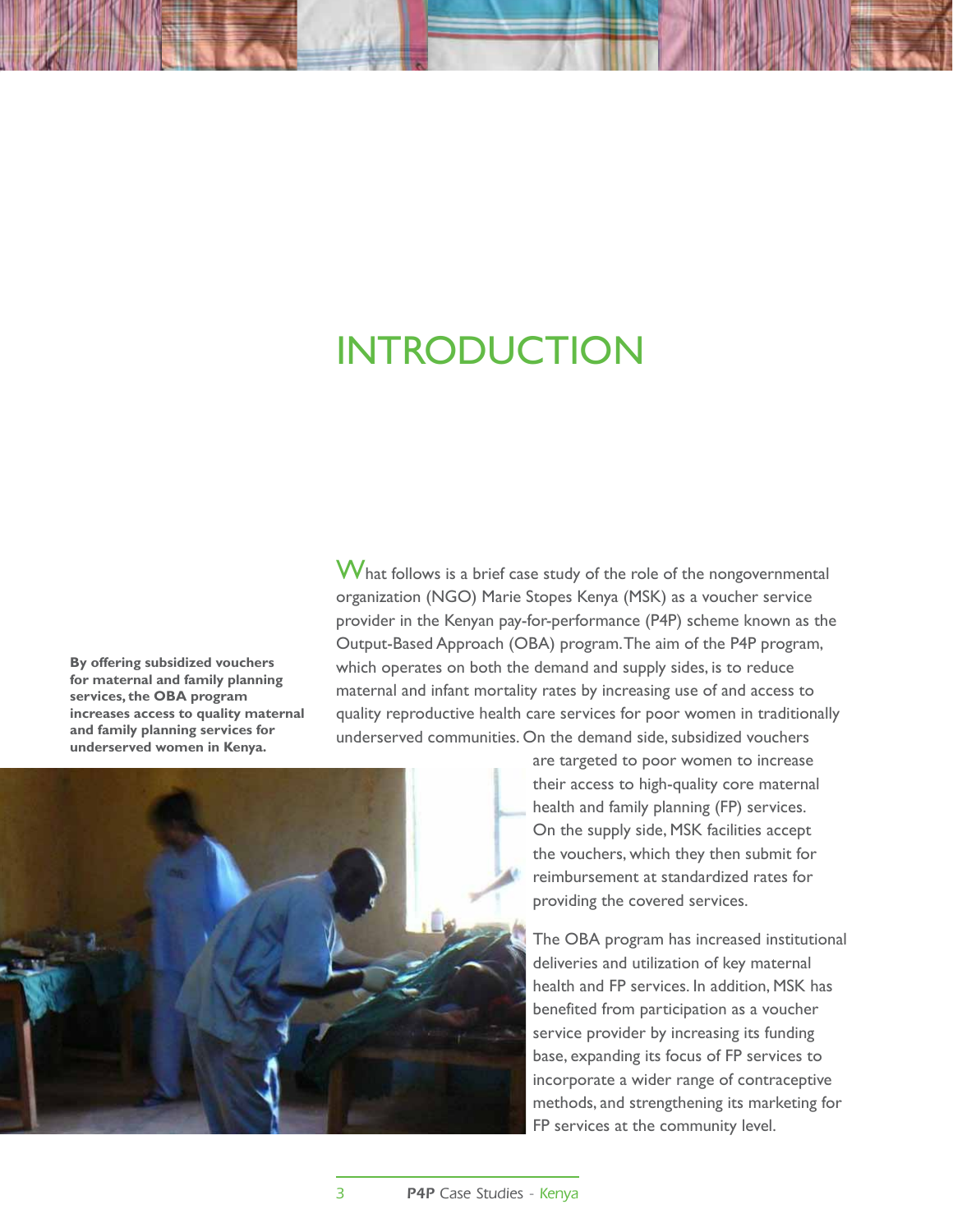## **BACKGROUND**

 $\mathbf 0$ verall, Kenya is currently not on track to reach international and national maternal and infant health targets including the Millennium Development Goals and national targets set out in strategy documents such as the National Health Sector Strategic Plan and the Kenya Health Policy Framework. Although over the past decade Kenya made progress in reducing key reproductive health indicators, this progress is not steady. For example, Kenya's total fertility rate decreased for some years but then increased to 4.9 in 2003 according to the Kenya Demographic and Health Survey (KDHS) (Central Bureau of Statistics and ORC Macro 2004). Equally of concern are maternal and infant health indicators. Kenya's maternal mortality rate was 560 per 100,000 live births in 2005 and the infant mortality rate was nearly 80 per 1,000 live births in 2006. The overall percentage of women delivering in a health facility was 41 percent (KDHS 2003), but looking at responses by wealth index demonstrates the variability across wealth categories – poor women are least likely to deliver at a health facility. These women also had the lowest use of modern FP (Figure 1). In addition, 25 percent of women of reproductive age reported unmet need for FP (KDHS 2003).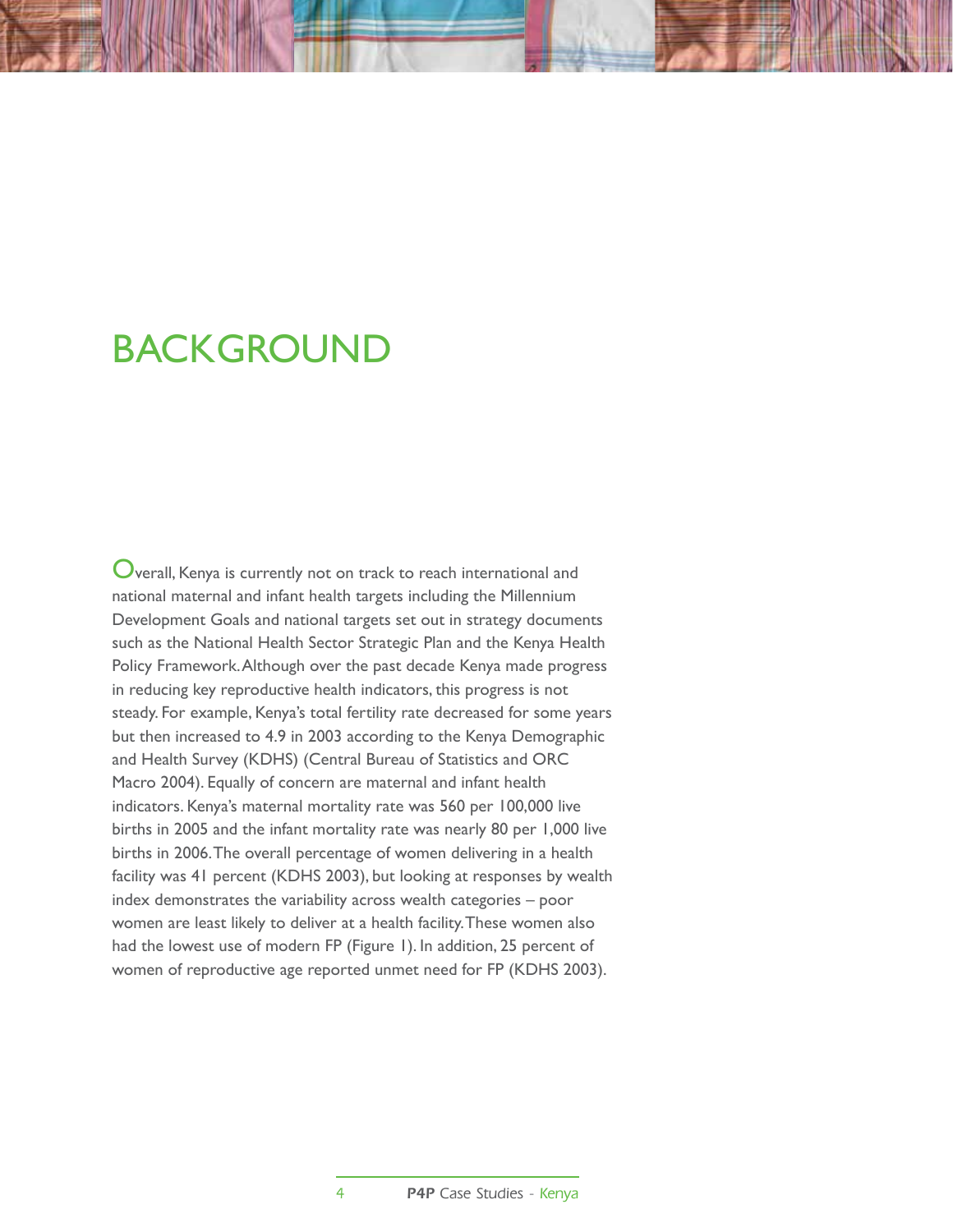### **Figure 1. Facility Deliveries and Use of Modern Family Planning in Three Years Preceding the KDHS 2003, by Wealth Index**



Source: KDHS (2003)

5 P4P Case Studies - Kenya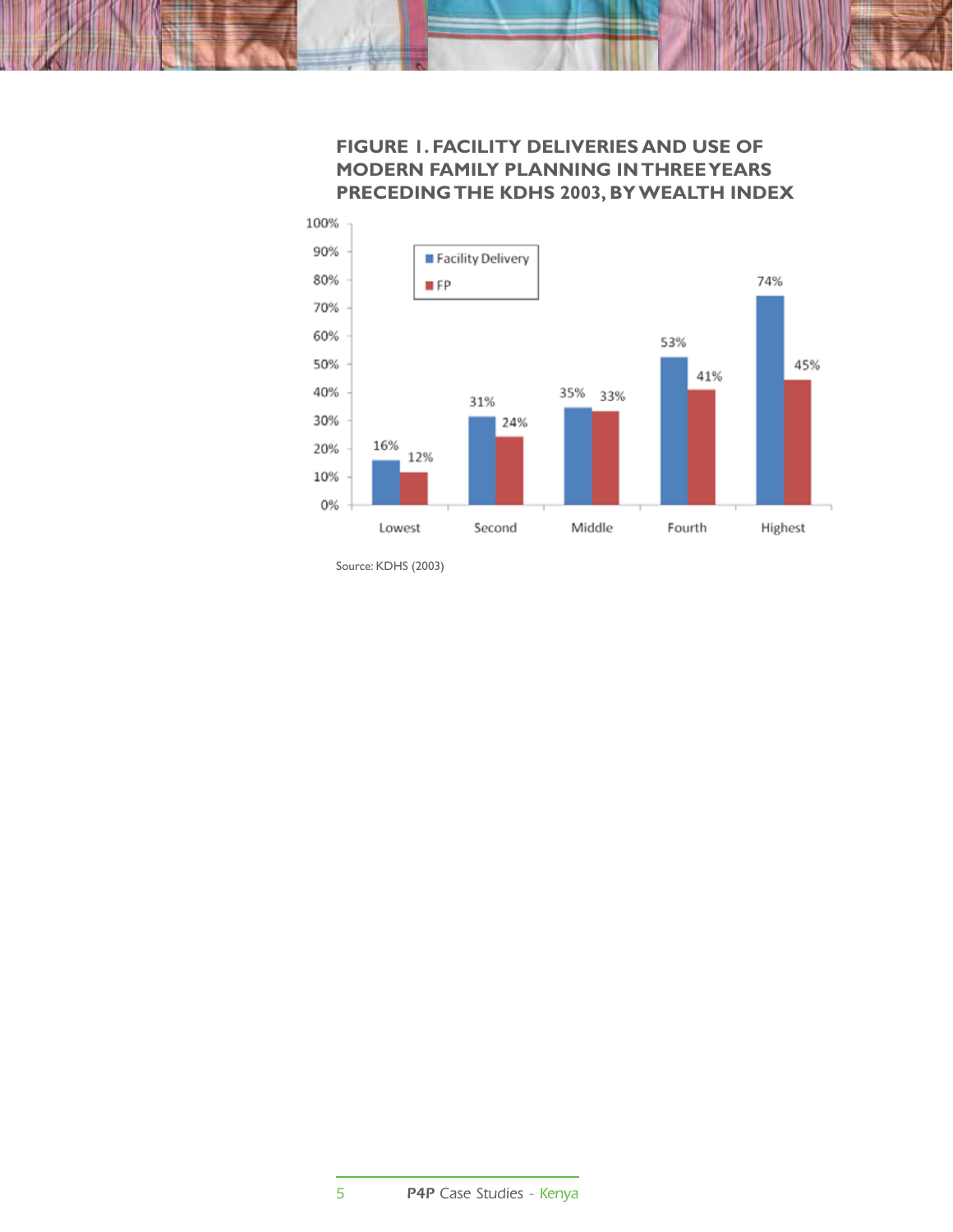## Marie Stopes Kenya

For more than 20 years, MSK has been helping to address these gaps in maternal and infant health. MSK became a locally registered NGO in Kenya in 1985 and since then has been providing a range of quality maternal health and FP services and information to the Kenyan population. MSK currently has a network of 26 clinics, which provide services that include medical consultations, comprehensive FP services, pre- and postnatal care, laboratory services, 24-hour maternity services, condom distribution, safe delivery services, voluntary counseling and testing, and prevention of mother-to-child transmission services. Four of the 26 MSK clinics are comprehensive obstetric care facilities. MSK clinics charge for services based on a sliding scale, determined by a clinic's location and the community's ability to pay. No client is turned away due to financial constraints. MSK also operates mobile outreach services through 15 mobile teams. Each mobile team is composed of four people: a doctor, nurse, care assistant, and driver. These outreach services are estimated to provide over half of all long-acting and permanent FP methods in Kenya. Table 1 summarizes the FP and safe motherhood (SM) services provided by MSK since the start of the OBA program.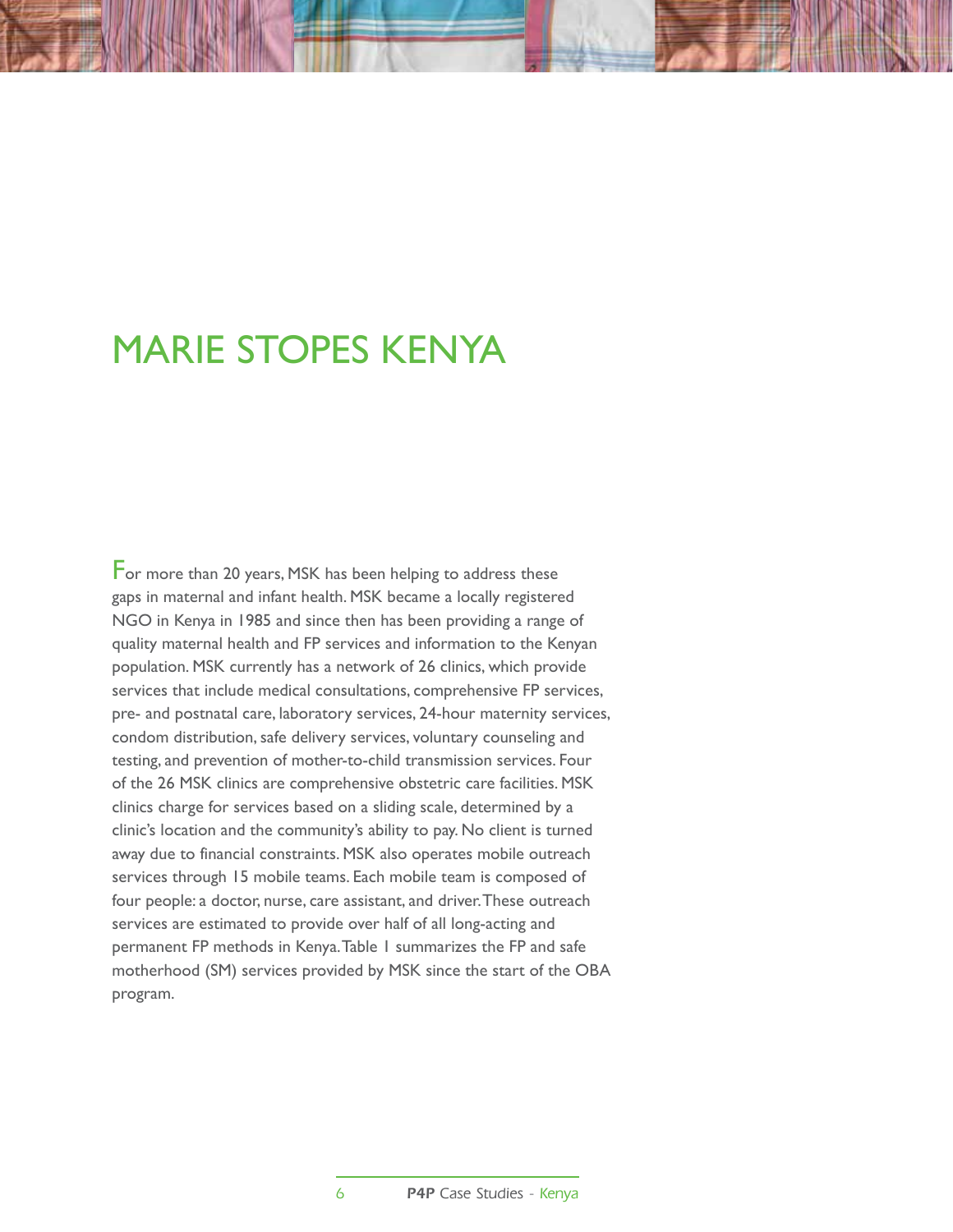#### **Table 1. Services Provided by MSK Since Initiation of the OBA Program**

| <b>Service</b>                     | <b>Number Provided</b> |
|------------------------------------|------------------------|
| Antenatal services                 | 340                    |
| Normal deliveries                  | 3,477                  |
| Caesarian sections                 | 604                    |
| Complicated deliveries             | 754                    |
| Bilateral tubal ligations          | 3,402                  |
| Vasectomies                        | 59                     |
| Contraceptive implants             | 2,315                  |
| Intrauterine contraceptive devices | 189                    |

Two main sources of funding support MSK clinics and mobile outreach units: Marie Stopes International and the Kreditanstalt fur Wiederaufbau (KfW)/German Development Bank through the OBA program. The OBA voucher program is funded largely through the KfW through 2012, but the Government of Kenya (GoK) has contributed and is prioritizing increased and continued funding for the program. After 2012, financing will rely on the GoK and other partner buy-in.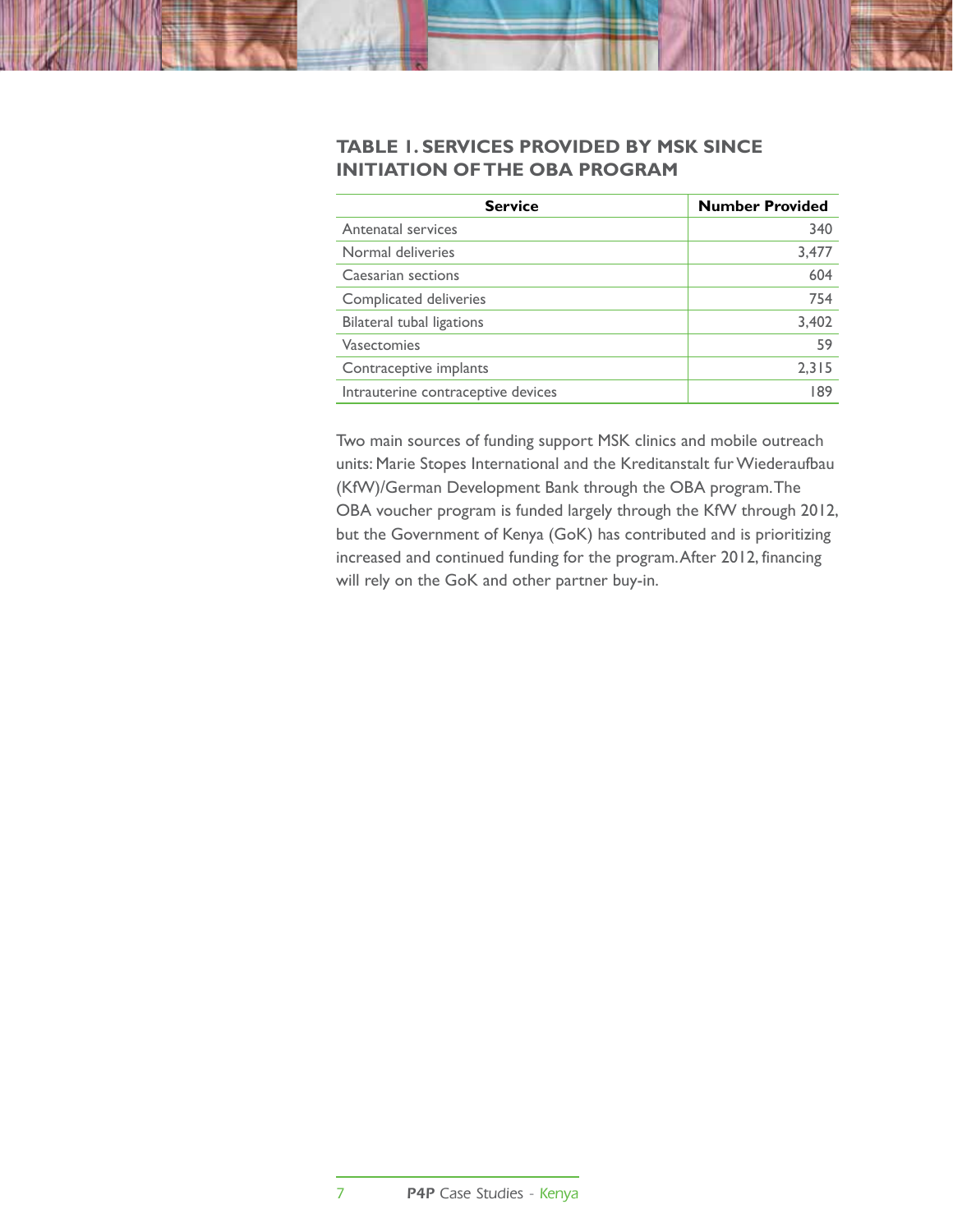## P4P PROGRAM COVERAGE

 $\mathsf I$  he OBA program covers only specified SM and FP services in the five pilot sites (Figure 2). The pilot sites are three rural districts (Kisumu, Kitui, and Kiambu) and two informal settlements in Nairobi (Viwandani

and Korogocho). The combined population of these five sites is approximately 3 million. In the pilot areas, MSK has one maternity clinic (in Kisumu) that was accredited as an OBA SM voucher provider in 2006. FP services under the OBA program are offered through the MSK mobile outreach units. Four of the 15 outreach units service the five pilot sites. These four units were accredited as OBA FP voucher service providers in 2007.

**Figure 2. Map of Kenya with OBA Pilot Areas Marked (2 sites in Nairobi, 1 site each in Kisumu, Kiambu, and Kitui)**

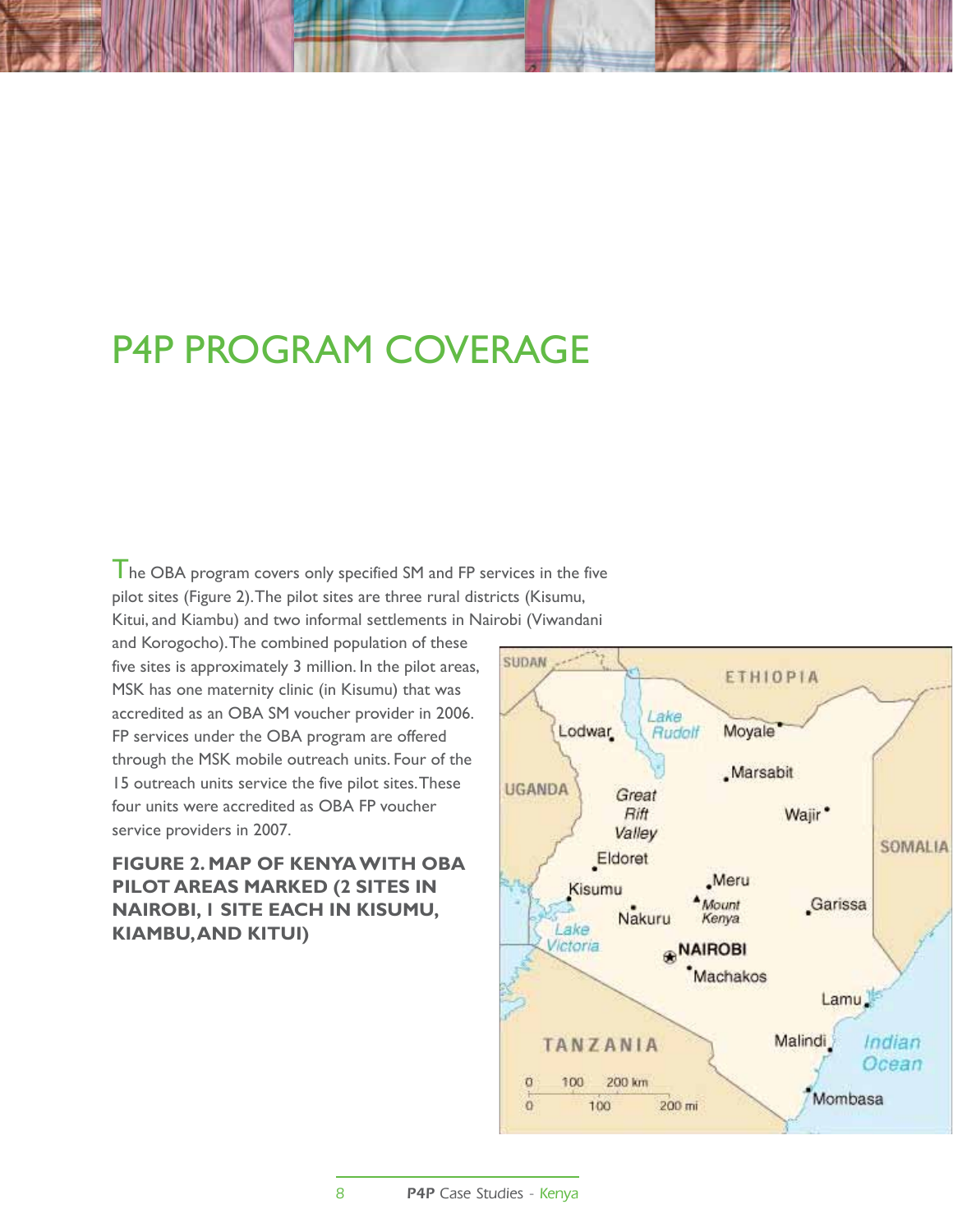# Voucher Management **AGENCY**

MSK entered into two contracts with the voucher management agency, PricewaterhouseCoopers, in order for the MSK maternity clinic in Kisumu and the four FP outreach units serving the pilot areas to be accredited as part of the OBA program. One contract is for the maternity clinic for SM services and one contract is for the outreach units for FP services. Contracts outline key responsibilities and standards for the OBA program. In addition to managing contracts with voucher server providers, the voucher management agency processes reimbursement claims and disburses reimbursements.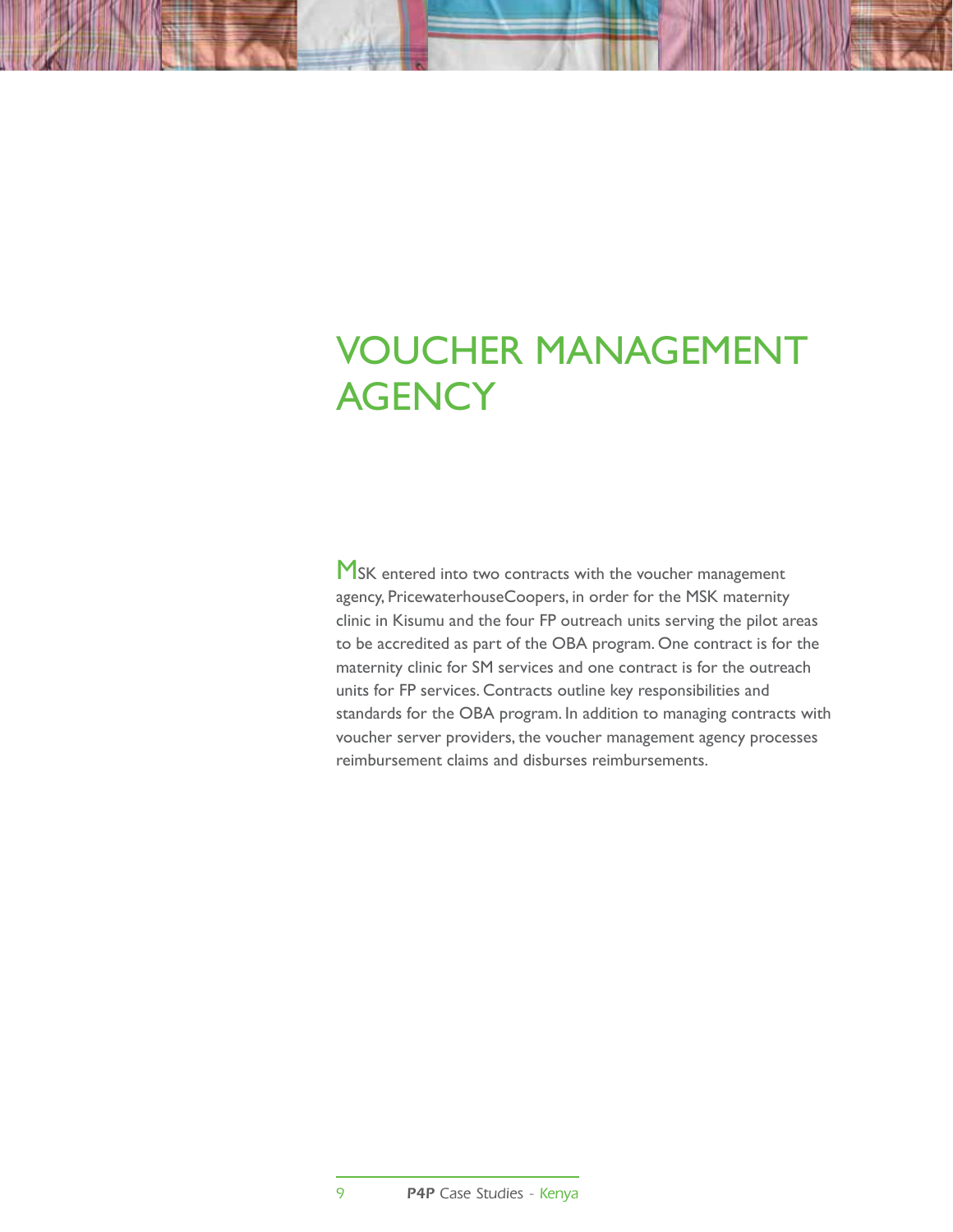## Voucher Distributors

I he voucher management agency also manages voucher distributors who are located in OBA pilot communities and perform several functions in addition to selling SM and FP vouchers. Voucher distributers are trained in how to apply a standardized poverty assessment tool, adapted by Marie Stopes International for the Kenya context, to identify poor women who qualify for the OBA program. (See Annex A for the

**Voucher distributors are responsible for both the selling of SM and FP vouchers as well as the application of a standardized poverty assessment tool when considering new OBA clients for program assistance.**

Poverty Grading Tool.) The poverty tool grades potential clients on criteria including housing, access to health sources, water sources and sanitation, daily income, and number of meals per day. As part of the poverty assessment, voucher distributors are expected to conduct home visits to verify the poverty grading tool responses. Originally, voucher distributors were paid based on the number of vouchers sold, but this contributed to fraud through selling vouchers to women who did not qualify for the program.

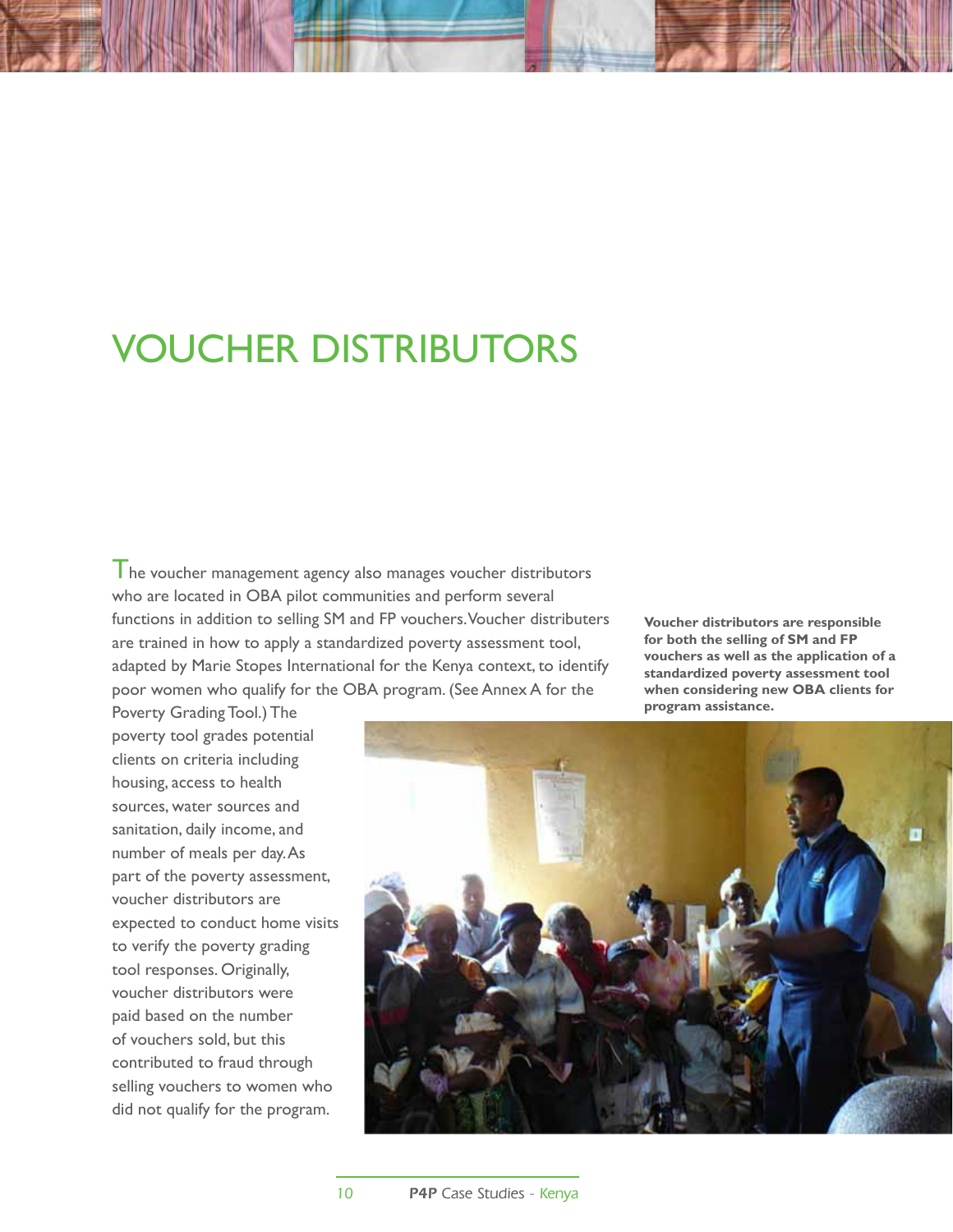Currently the OBA program is transitioning to a system where voucher distributors are paid a monthly salary.

Voucher distributors are based in the communities that they serve, and they use a variety of approaches to disseminate information on the OBA program and to generate demand, including going door-to-door to explain what the program offers and eligibility requirements. The voucher distributors inform community members how and where to access SM and FP services. They inform the community of the location, date, and time that the mobile MSK FP outreach units will receive clients. The voucher distributors also communicate frequently with MSK outreach unit teams to inform them as to how many clients to expect and any other relevant issues that need to be discussed jointly regarding the vouchers.

In non-OBA districts that are covered by MSK FP outreach units, community health workers perform many of the same functions as the voucher distributors with the exception that they do not sell vouchers. The workers visit community members and disseminate information on FP methods and when and where services can be accessed. Although the community health workers do not receive salaries and are not employed by MSK, MSK does offer them financial incentives based on the number of clients they refer to MSK FP outreach services. MSK has noted an increase in dissemination efforts by the community health workers in non-OBA districts. In addition to the incentives provided to community health workers, MSK also provides incentives to the FP outreach teams if they exceed the targets for clients which are set by MSK per district.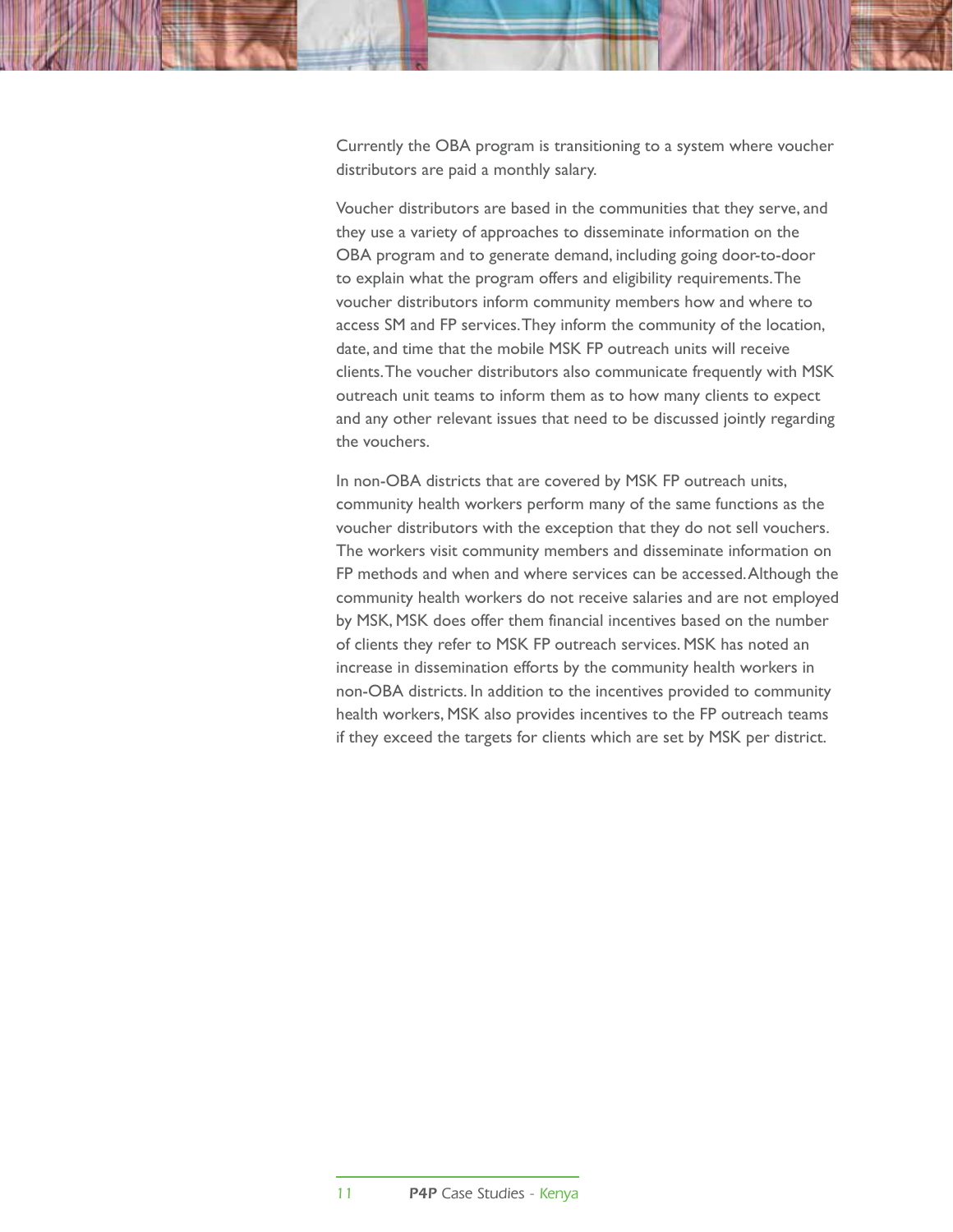# Types of Vouchers

MSK accepts two types of vouchers as part of the OBA program (Table 2): SM vouchers at 200 Kenyan shillings (Ksh) (US\$2.50) and FP vouchers at 100 Ksh (US\$1.25). MSK staff has noted that in general clients have an easier time paying for the SM voucher because of the extended period that the voucher covers, as compared to the FP voucher. If a client cannot pay the full voucher fee upfront, she and the voucher distributor sometimes make an informal arrangement to pay in installments. Once clients have purchased the voucher, they use it to pay their preferred accredited service provider to receive the services linked to the particular type of voucher. MSK notes that before the OBA program, there were about 30–40 deliveries per month at the MSK maternity clinic in Kisumu; after the introduction of the OBA program, deliveries increased to 100–140 deliveries per month.

#### **Table 2. Vouchers Included in the OBA Program**

| <b>Type</b>        | <b>MSK Voucher</b><br><b>Service Providers</b>  | <b>Price to</b><br><b>Purchase</b><br><b>Voucher</b> | <b>Services Received</b>                                                                                                                                                                                                    |
|--------------------|-------------------------------------------------|------------------------------------------------------|-----------------------------------------------------------------------------------------------------------------------------------------------------------------------------------------------------------------------------|
| Family planning    | Four MSK outreach<br>units serving OBA<br>sites | $100$ Ksh<br>(US\$1.25)                              | Covers several different contraceptive methods<br>including bilateral tube ligation, vasectomy, hormone-<br>based implants, and intrauterine contraceptive devices.<br>Injectable and oral contraceptives are not included. |
| Safe<br>motherhood | MSK maternity clinic<br>in Kisumu               | 200 Ksh<br>(US\$2.50)                                | Includes four antenatal care visits, access to a qualified<br>health worker during delivery, and six weeks of<br>postnatal care.                                                                                            |

12 **P4P** Case Studies - Kenya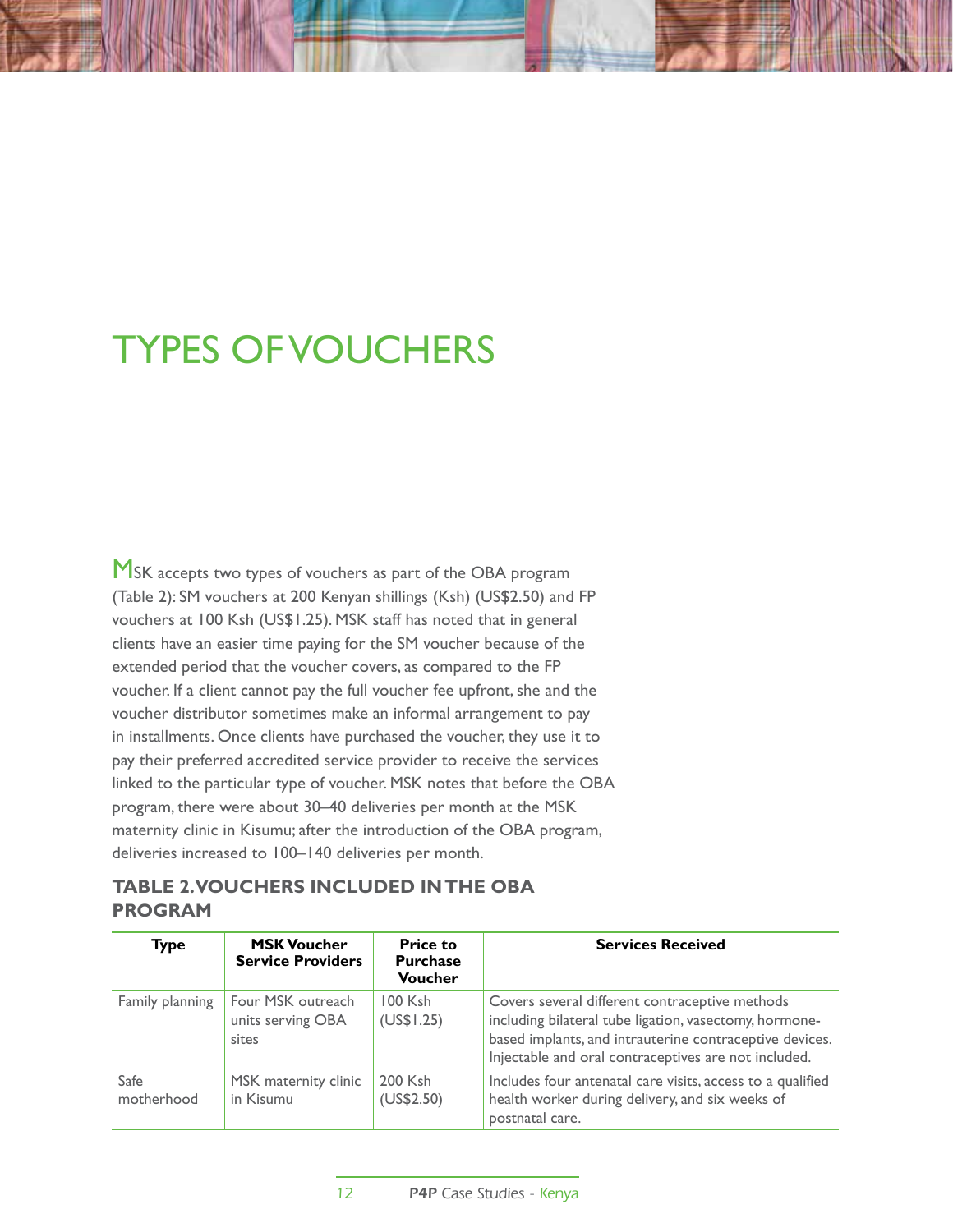Even with the MSK mobile units visiting many communities, some OBA voucher-eligible clients still must travel, and thus incur transport costs, to reach the units, and they do not have the funds to also purchase the FP voucher. The MSK mobile units do not turn away these clients. Instead, MSK purchases FP vouchers from voucher distributors for use by the qualified women. The percentage of women qualifying for the vouchers but unable to afford them varies by geographic area. In more rural areas with high levels of poverty, MSK notes that it buys almost all (approximately 95 percent) of the FP vouchers. To help remedy this issue, MSK has recommended that the OBA program consider lowering the FP voucher fee.

The OBA FP voucher covers several different contraceptive methods. Prior to participating in the OBA program, MSK focused most of its FP mobile outreach efforts on bilateral tube ligations. With the OBA program, MSK began to strengthen its offerings of other contraceptive methods such as hormone-based implants and intrauterine contraceptive devices (IUCDs). (It does not cover injectable or oral contraceptives.) This expanded focus now extends beyond the four mobile outreach units serving OBA pilot sites, positively impacting the MSK FP outreach units servicing non-OBA areas as well.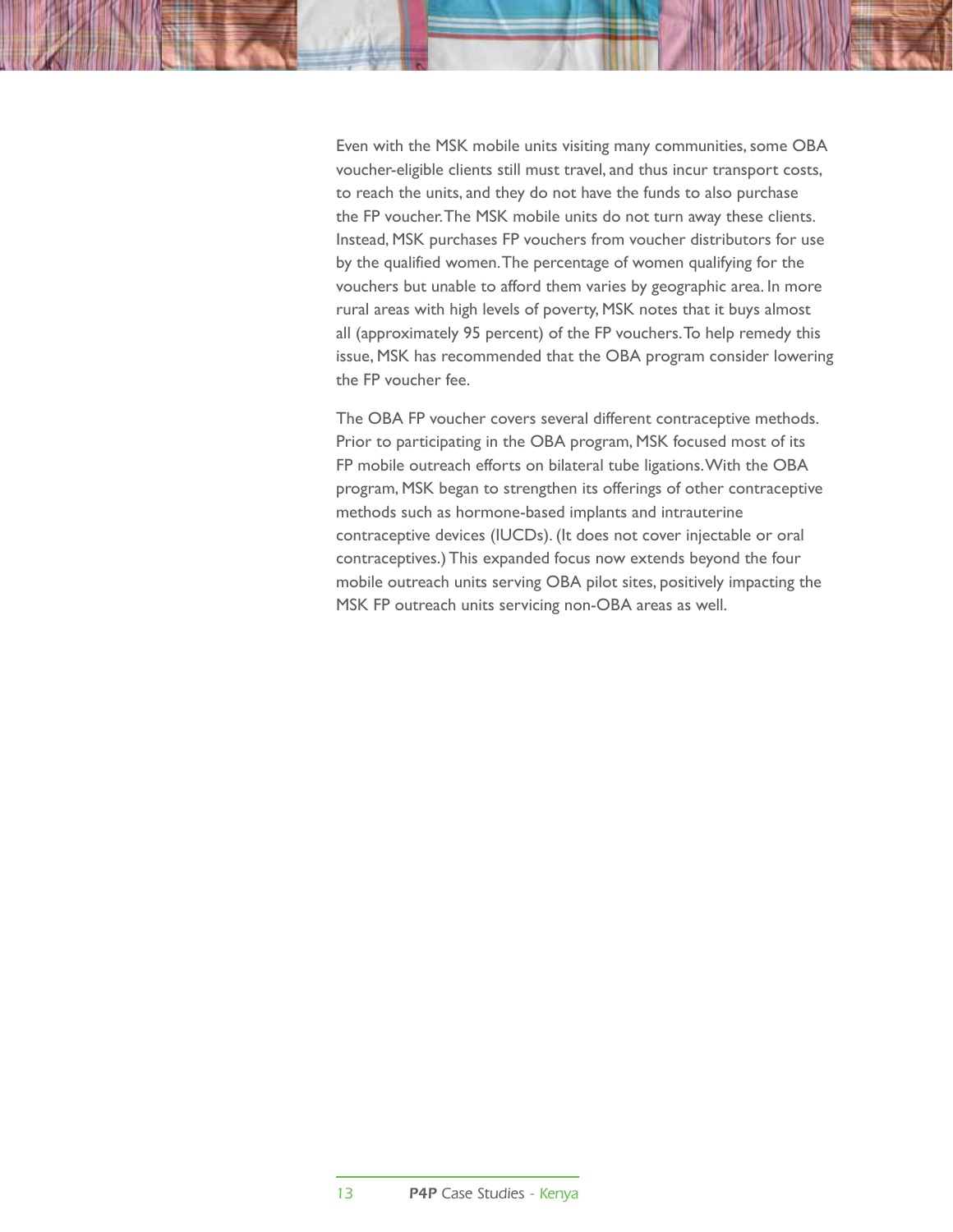## Reimbursement for Vouchers

MSK submits a monthly invoice, based on the FP and SM vouchers collected, to the voucher management agency. It takes approximately 30 days to process submitted invoices and receive the standardized reimbursement.

There are no specific guidelines on how service providers should use the funding they receive through the voucher reimbursements. Some use the funds to upgrade their facilities and expand and improve quality of services. For example, the MSK maternity clinic in Kisumu used the reimbursement funds to expand the clinic and increase the number of beds.

Table 3 summarizes the reimbursement rates for the FP and SM vouchers. As shown, Caesarian sections and other complicated deliveries are reimbursed at a much higher rate than normal deliveries. Despite the higher reimbursement rates, MSK has not seen any increase in complicated deliveries in its accredited clinic. MSK and other voucher service providers have noted that the standard reimbursement rate for IUCD insertion is low considering the skill required for the service. They have suggested that for the next phase of the OBA program, the reimbursement rate for IUCD insertion be reevaluated.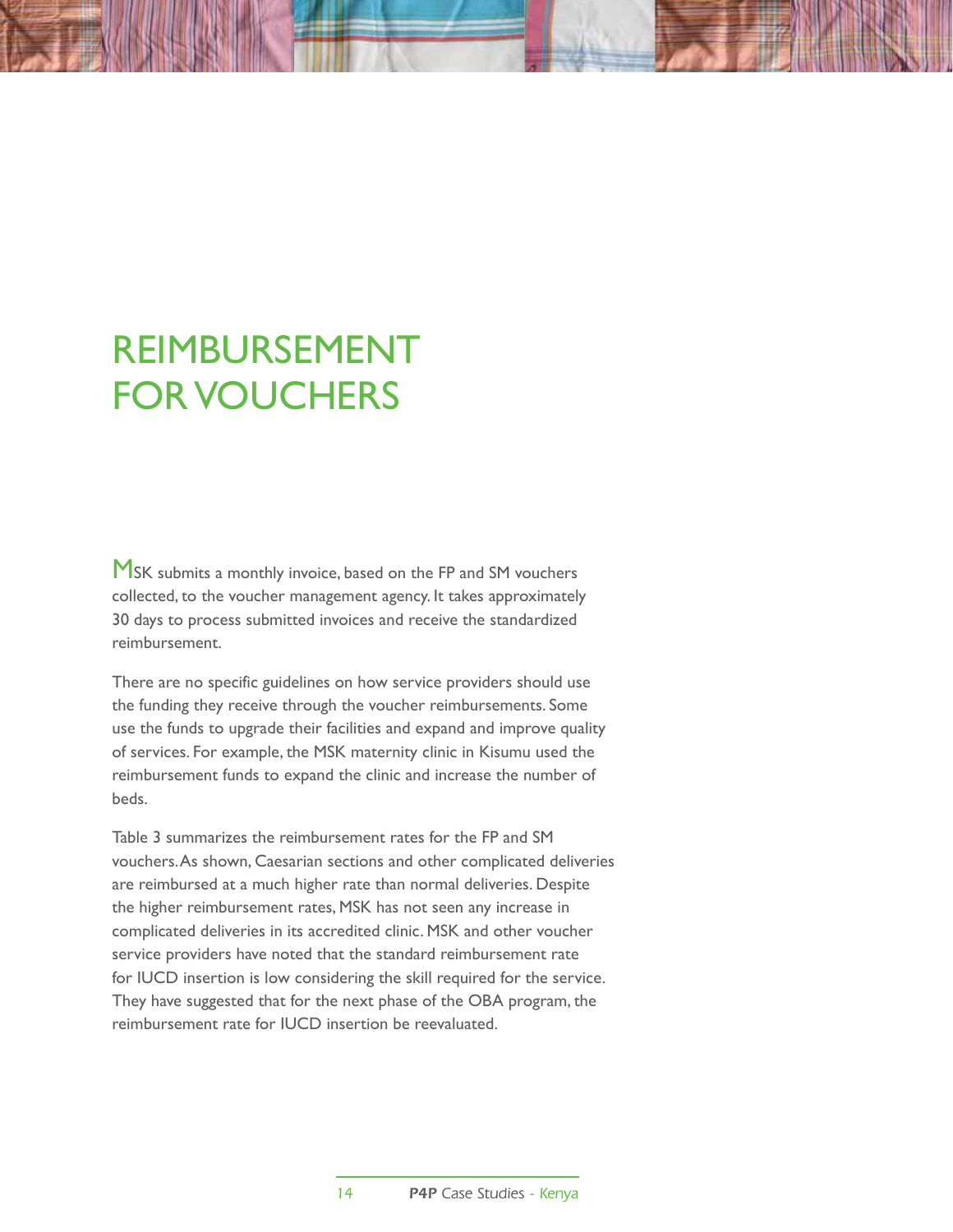#### **Table 3. Reimbursement rates for submitted vouchers**

| <b>Voucher Type</b> | <b>Service</b>                                   | <b>Ksh</b> | US\$  |
|---------------------|--------------------------------------------------|------------|-------|
| <b>SM</b>           | Caesarian sections or other complicated delivery | 21,000     | \$292 |
| <b>SM</b>           | Normal delivery                                  | 5,000      | \$70  |
| <b>FP</b>           | Surgical contraception                           | 3,000      | \$42  |
| <b>FP</b>           | Implant                                          | 2,000      | \$28  |
| <b>FP</b>           | <b>IUCD</b>                                      | 1,000      | \$14  |
| <b>SM</b>           | <b>ANC</b>                                       | 1.000      | \$14  |

Reimbursement rates are the same for all voucher service providers regardless of whether the accredited voucher service provider is an NGO or a government clinic. MSK notes that NGO clinics often have additional operational costs, such as space rental, that accredited government clinics generally do not have and that can make the OBA program more attractive for government clinics to participate.